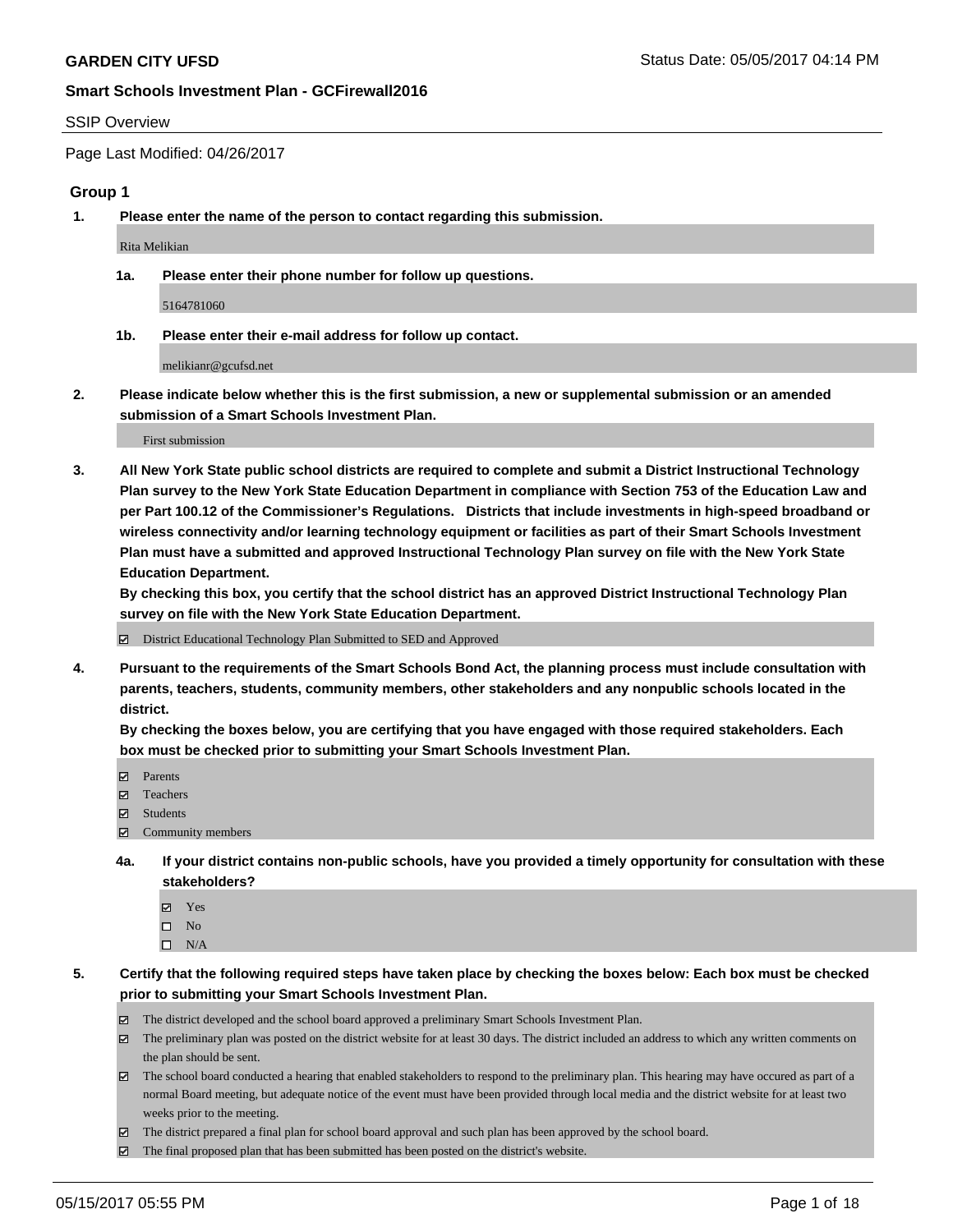#### SSIP Overview

Page Last Modified: 04/26/2017

**5a. Please upload the proposed Smart Schools Investment Plan (SSIP) that was posted on the district's website, along with any supporting materials. Note that this should be different than your recently submitted Educational Technology Survey. The Final SSIP, as approved by the School Board, should also be posted on the website and remain there during the course of the projects contained therein.**

Technology Task Force report to BOErev.pdf

**5b. Enter the webpage address where the final Smart Schools Investment Plan is posted. The Plan should remain posted for the life of the included projects.**

http://gc.schoolwires.net/domain/1509

**6. Please enter an estimate of the total number of students and staff that will benefit from this Smart Schools Investment Plan based on the cumulative projects submitted to date.**

4,300

**7. An LEA/School District may partner with one or more other LEA/School Districts to form a consortium to pool Smart Schools Bond Act funds for a project that meets all other Smart School Bond Act requirements. Each school district participating in the consortium will need to file an approved Smart Schools Investment Plan for the project and submit a signed Memorandum of Understanding that sets forth the details of the consortium including the roles of each respective district.**

 $\Box$  The district plans to participate in a consortium to partner with other school district(s) to implement a Smart Schools project.

**8. Please enter the name and 6-digit SED Code for each LEA/School District participating in the Consortium.**

| <b>Partner LEA/District</b> | <b>ISED BEDS Code</b> |
|-----------------------------|-----------------------|
| (No Response)               | (No Response)         |

**9. Please upload a signed Memorandum of Understanding with all of the participating Consortium partners.**

(No Response)

**10. Your district's Smart Schools Bond Act Allocation is:**

\$561,721

**11. Enter the budget sub-allocations by category that you are submitting for approval at this time. If you are not budgeting SSBA funds for a category, please enter 0 (zero.) If the value entered is \$0, you will not be required to complete that survey question.**

|                                              | Sub-<br>Allocations |
|----------------------------------------------|---------------------|
| <b>School Connectivity</b>                   | 324,335             |
| <b>Connectivity Projects for Communities</b> | 0                   |
| Classroom Technology                         | 0                   |
| Pre-Kindergarten Classrooms                  | 0                   |
| Replace Transportable Classrooms             | 0                   |
| <b>High-Tech Security Features</b>           | 0                   |
| Totals:                                      | 324,335             |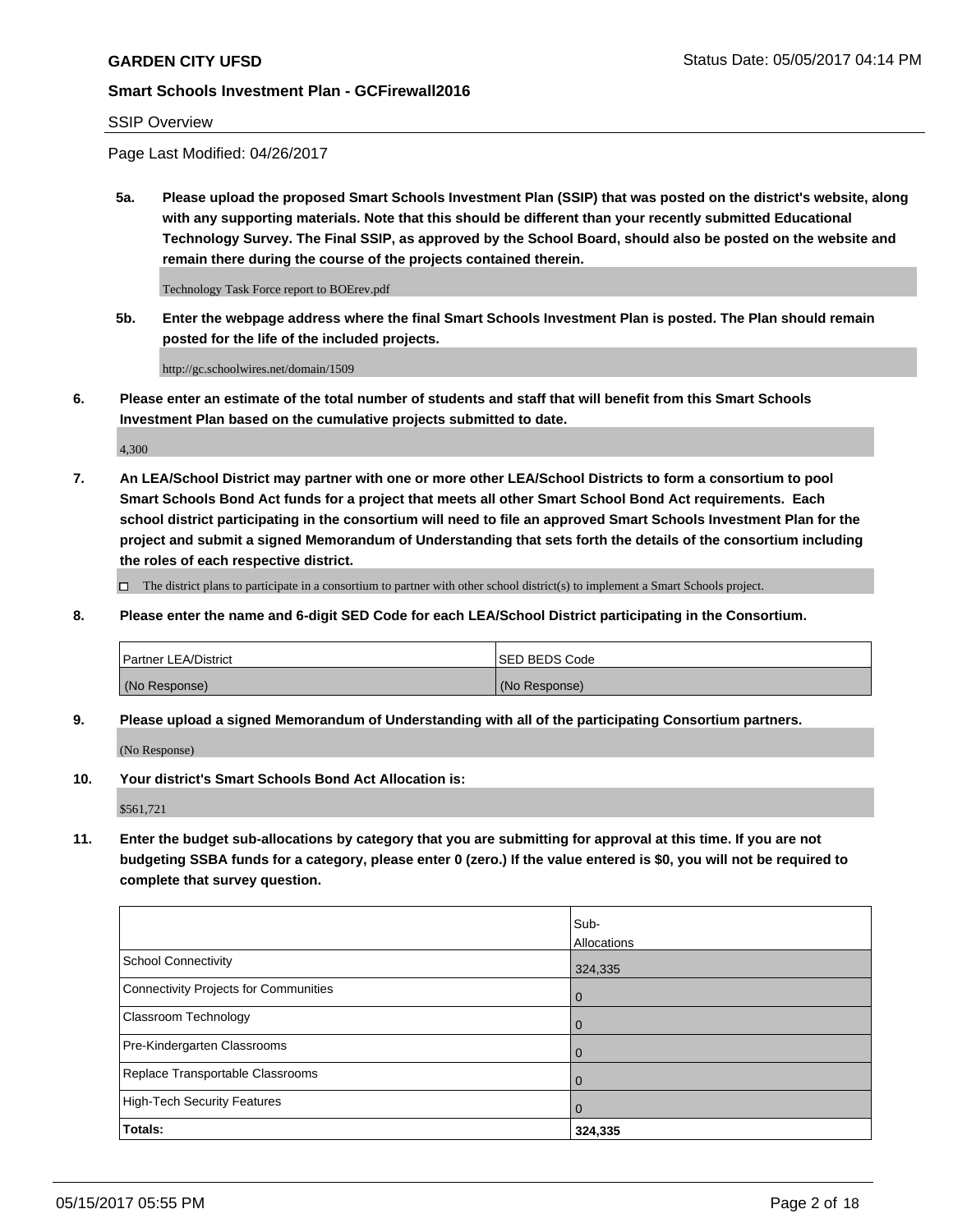## School Connectivity

Page Last Modified: 04/26/2017

## **Group 1**

- **1. In order for students and faculty to receive the maximum benefit from the technology made available under the Smart Schools Bond Act, their school buildings must possess sufficient connectivity infrastructure to ensure that devices can be used during the school day. Smart Schools Investment Plans must demonstrate that:**
	- **sufficient infrastructure that meets the Federal Communications Commission's 100 Mbps per 1,000 students standard currently exists in the buildings where new devices will be deployed, or**
	- **is a planned use of a portion of Smart Schools Bond Act funds, or**
	- **is under development through another funding source.**

**Smart Schools Bond Act funds used for technology infrastructure or classroom technology investments must increase the number of school buildings that meet or exceed the minimum speed standard of 100 Mbps per 1,000 students and staff within 12 months. This standard may be met on either a contracted 24/7 firm service or a "burstable" capability. If the standard is met under the burstable criteria, it must be:**

**1. Specifically codified in a service contract with a provider, and**

**2. Guaranteed to be available to all students and devices as needed, particularly during periods of high demand, such as computer-based testing (CBT) periods.**

## **Please describe how your district already meets or is planning to meet this standard within 12 months of plan submission.**

With a student population of 3800 and an Internet bandwidth of 800 Mbps we are already meeting the Federal Communication Commission (FCC) standard of 100 MBps for every 1000 student. However, based on our Internet use history our goal is to exceed the FCC standards. Therefore, our goal is to increase our bandwidth one Gig within the next two years. Consequently, the ratio for Internet speed for every 1000 student will be 250 Mbps. Our Internet service is provided by Nassau BOCES Bo-Tie and Lightpath.

- **1a. If a district believes that it will be impossible to meet this standard within 12 months, it may apply for a waiver of this requirement, as described on the Smart Schools website. The waiver must be filed and approved by SED prior to submitting this survey.**
	- By checking this box, you are certifying that the school district has an approved waiver of this requirement on file with the New York State Education Department.

#### **2. Connectivity Speed Calculator (Required)**

|                         | Number of<br><b>Students</b> | Multiply by<br>100 Kbps | Divide by 1000 Current Speed<br>to Convert to<br>Required<br>Speed in Mb | lin Mb | Expected<br>Speed to be<br>Attained Within Required<br>12 Months | <b>Expected Date</b><br>When<br>Speed Will be<br>l Met |
|-------------------------|------------------------------|-------------------------|--------------------------------------------------------------------------|--------|------------------------------------------------------------------|--------------------------------------------------------|
| <b>Calculated Speed</b> | 3.823                        | 382.300                 | 382                                                                      | 800    | 800                                                              | currently met                                          |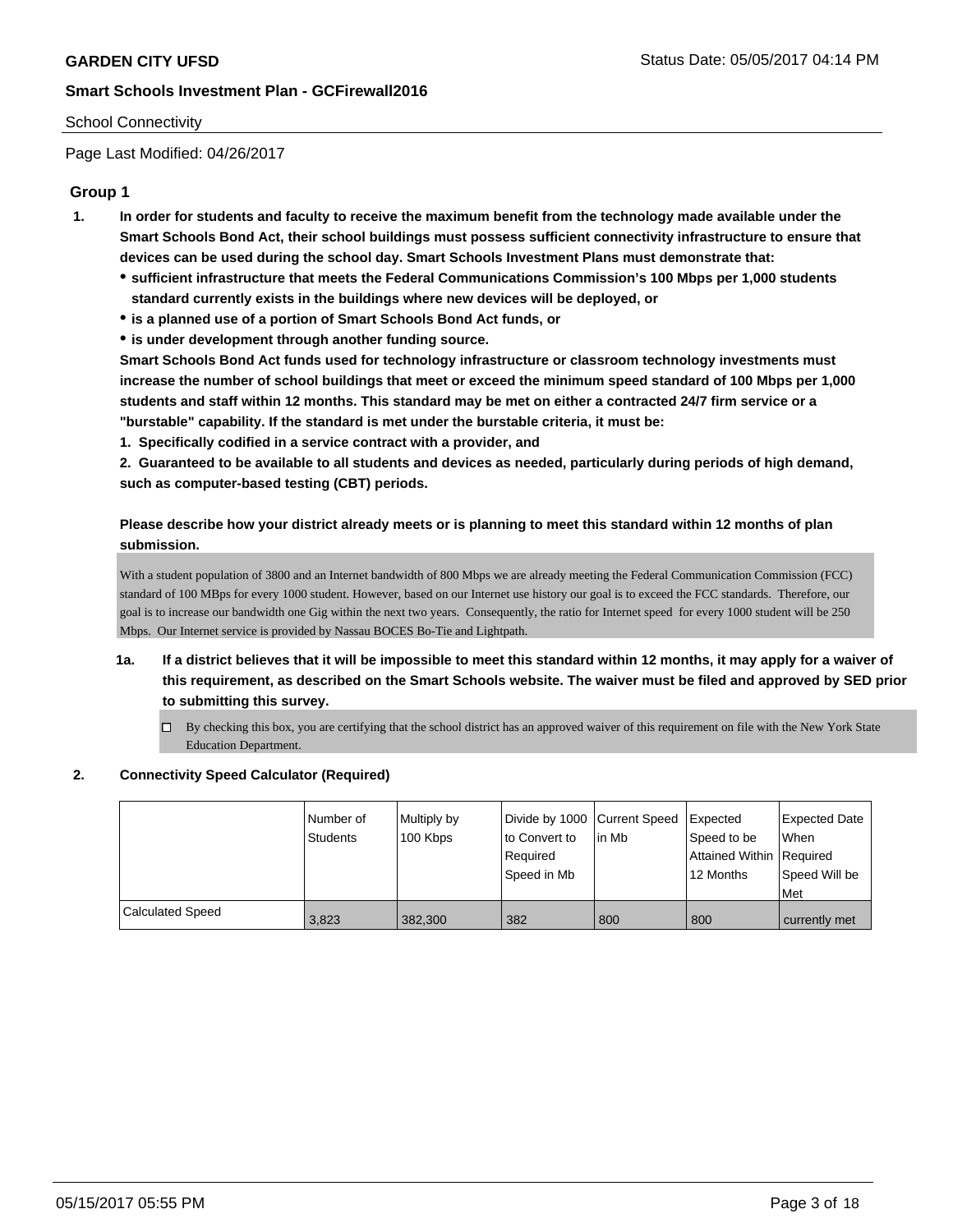#### School Connectivity

Page Last Modified: 04/26/2017

## **3. Describe how you intend to use Smart Schools Bond Act funds for high-speed broadband and/or wireless connectivity projects in school buildings.**

We intend to use the Smart Schools Bond Act (SSBA) funds to implement three projects with the main goal to increase our Internet bandwidth, insure continuity of service and provide easy management of our data center.

1.) The first project is aimed at increasing our Internet throughput to one Gig. The first step to increasing our Internet bandwidth involves the upgrade of other hardware including our Firewall. A firewall is a network security device that monitors incoming and outgoing network traffic and decides whether to allow or block specific traffic based on a defined set of security rules. The ability to increase the Internet throughput first and foremost hinges on the firewall's ability to manage the one Gig internet traffic. Our current firewall is capable of handling a traffic of up to 450 Mbps. The installation of a high-speed broadband not only is a requirement of the SSBA but also is necessitated as a result of the district-wide 1:1 initiative where our students are provided with personal wireless devices, such as iPads and Chromebooks. With the installation of the new firewalls and the increase to a one Gig throughput we will exceed the 100 Mbps per 1000 students. Our Internet speed numbers will be closer to 250 Mbps per student. 2.) Additionally, we intend to upgrade our existing uninterrupted power supply (UPS) in our data center and network closets to insure better continuity of service for our users.

3.) Update our data center infrastructure by replacing current 20-year old racks with new racks that provide precision cooling, UPSs, power management, monitoring and control technologies, and fire suppression.

## **4. Describe the linkage between the district's District Instructional Technology Plan and the proposed projects. (There should be a link between your response to this question and your response to Question 1 in Part E. Curriculum and Instruction "What are the district's plans to use digital connectivity and technology to improve teaching and learning?)**

Our SSBA projects are designed to increase Internet bandwidth and insure continuity of service in order to guaranty robust access to online instructional resources for our students and faculty. A high-throughput and high-availability Internet is the cornerstone of our instructional technology plan. Most of our instructional resources are accessed on the Internet and therefore a robust network and Internet infrastructure is essential to our instructional program. Our instructional technology plan aims to provide engaging and individualized learning opportunities for our students in order to enhance student achievement. The upgrades included in our projects will make achieving our goals possible.

**5. If the district wishes to have students and staff access the Internet from wireless devices within the school building, or in close proximity to it, it must first ensure that it has a robust Wi-Fi network in place that has sufficient bandwidth to meet user demand.**

#### **Please describe how you have quantified this demand and how you plan to meet this demand.**

Our district has completed the installation of an extensive wireless network with wireless access points in each classroom. Following a site survey of all our buildings, it was decided to install Cisco 2600i series that supporst the 802.11n protocol. We have an access point in every classroom in order to provide the best coverage and performance in each location. Each access point supports a bandwidth of up to 450 mbps for an average of 25-30 users in each classroom. These access points are managed by two Cisco 5508 controllers which provide high availability to our wireless network users. According to our technology plan, every student in grades 4-12 in our school district will have access to a wireless device in the classroom. Currently we support 1200 wireless users and will be adding close to another 800 users at the 2016-2017 school year. We plan on upgrading the access points as the need arises and the technology improves. With our current wireless infrastructure we should be able to meet the growth demands for the next 5-7 years.

## **6. As indicated on Page 5 of the guidance, the Office of Facilities Planning will have to conduct a preliminary review of all capital projects, including connectivity projects.**

**Please indicate on a separate row each project number given to you by the Office of Facilities Planning.**

| Project Number        |  |
|-----------------------|--|
| 28-02-18-03-7-999-BA1 |  |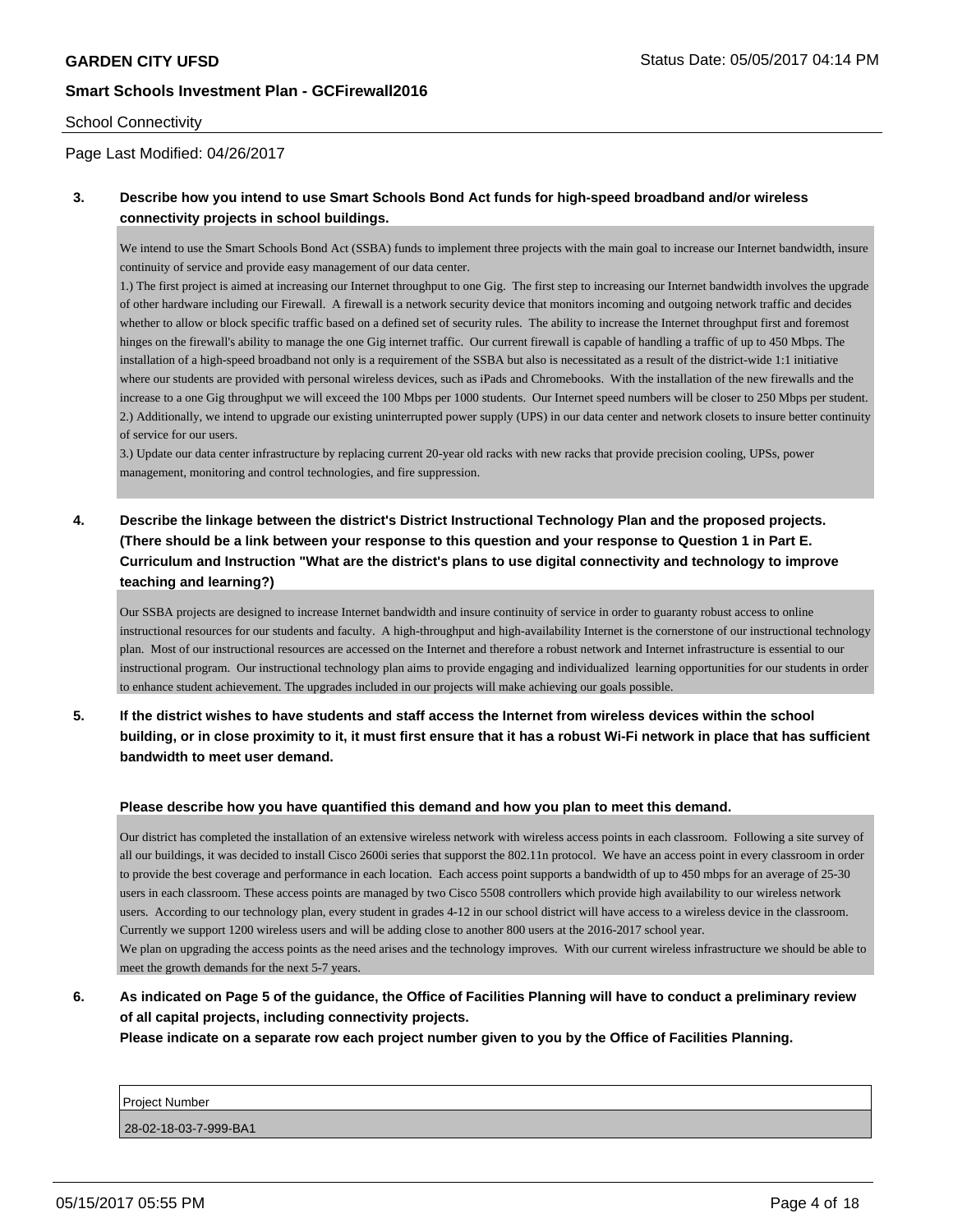#### School Connectivity

Page Last Modified: 04/26/2017

**7. Certain high-tech security and connectivity infrastructure projects may be eligible for an expedited review process as determined by the Office of Facilities Planning.**

**Was your project deemed eligible for streamlined review?**

Yes

- **7a. Districts that choose the Streamlined Review Process will be required to certify that they have reviewed all installations with their licensed architect or engineer of record and provide that person's name and license number. The licensed professional must review the products and proposed method of installation prior to implementation and review the work during and after completion in order to affirm that the work was codecompliant, if requested.**
	- I certify that I have reviewed all installations with a licensed architect or engineer of record.
- **8. Include the name and license number of the architect or engineer of record.**

| Name                  | License Number |
|-----------------------|----------------|
| Roger P. Smith, A.I.A | 165141         |

**9. If you are submitting an allocation for School Connectivity complete this table. Note that the calculated Total at the bottom of the table must equal the Total allocation for this category that you entered in the SSIP Overview overall budget.** 

|                                            | Sub-<br>Allocation |
|--------------------------------------------|--------------------|
| Network/Access Costs                       | 293,006            |
| <b>Outside Plant Costs</b>                 | (No Response)      |
| School Internal Connections and Components | 31,329             |
| <b>Professional Services</b>               | (No Response)      |
| Testing                                    | (No Response)      |
| <b>Other Upfront Costs</b>                 | (No Response)      |
| <b>Other Costs</b>                         | (No Response)      |
| Totals:                                    | 324,335            |

**10. Please detail the type, quantity, per unit cost and total cost of the eligible items under each sub-category. This is especially important for any expenditures listed under the "Other" category. All expenditures must be eligible for tax-exempt financing to be reimbursed through the SSBA. Sufficient detail must be provided so that we can verify this is the case. If you have any questions, please contact us directly through smartschools@nysed.gov. NOTE: Wireless Access Points should be included in this category, not under Classroom Educational Technology, except those that will be loaned/purchased for nonpublic schools. Add rows under each sub-category for additional items, as needed.**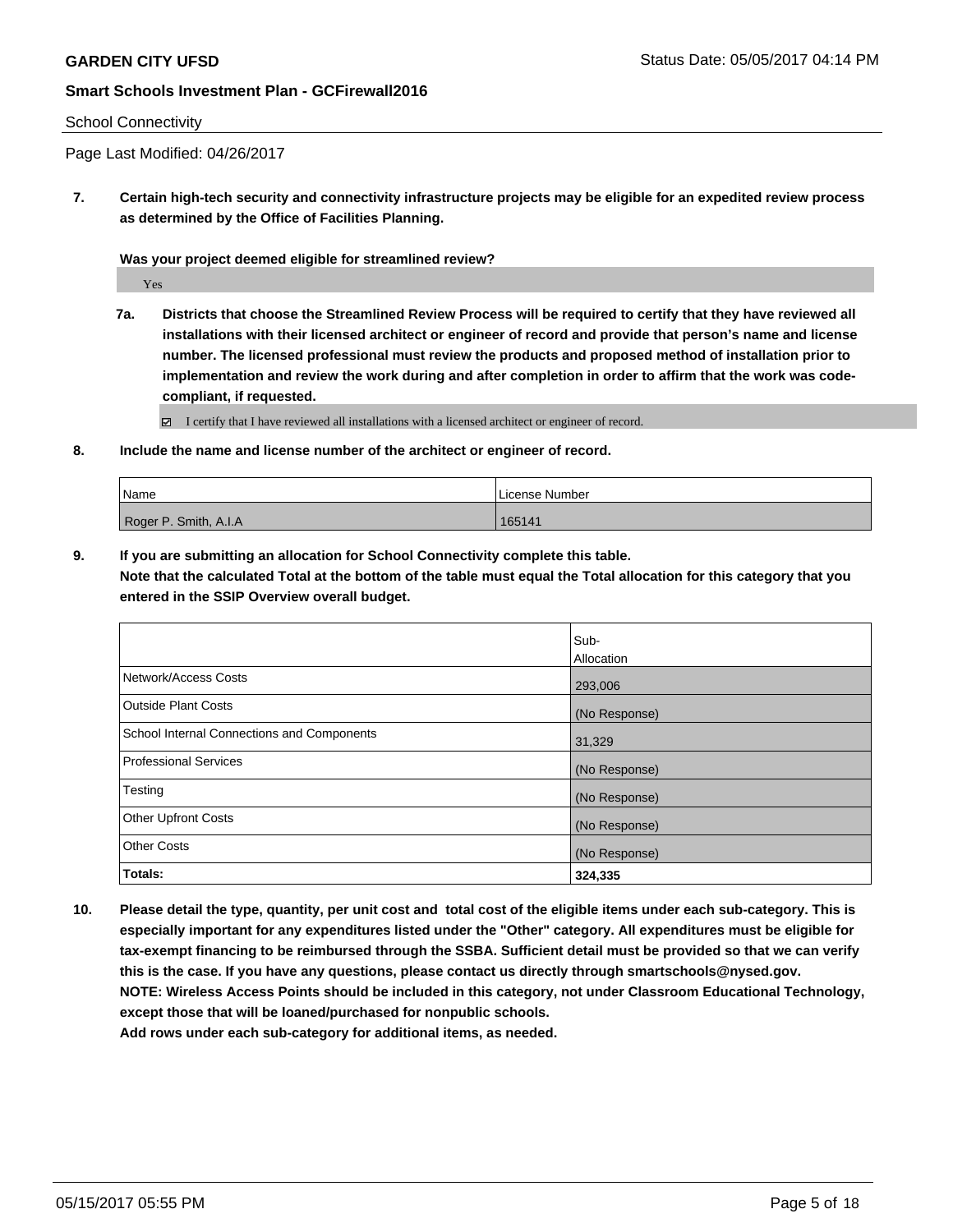# School Connectivity

Page Last Modified: 04/26/2017

| Select the allowable expenditure<br>type.<br>Repeat to add another item under<br>each type. | Item to be purchased                                                                                                                                                                        | Quantity       | Cost per Item | <b>Total Cost</b> |
|---------------------------------------------------------------------------------------------|---------------------------------------------------------------------------------------------------------------------------------------------------------------------------------------------|----------------|---------------|-------------------|
| <b>Network/Access Costs</b>                                                                 | Palo Alto Firewalls Palo Alto Networks<br>PA-3060                                                                                                                                           | 3              | 28.080        | 84.240            |
| <b>Connections/Components</b>                                                               | Installation for Palo Alto Firewalls                                                                                                                                                        | 1              | 7,800         | 7,800             |
| Network/Access Costs                                                                        | <b>Emerson Uninterrupted Power Supply</b><br>(UPS) - Model GXT4-6000RT208, 6000<br>VA/4800 Watts Capacity, Nominal<br>208/120 or 240/120 VAC input and<br>output and all related components | $\overline{4}$ | 9,138         | 36,552            |
| Network/Access Costs                                                                        | Emerson Model GXT4-3000RT120,<br>3000 VA/2700 Watts Capacity,<br>120VAC input and output and related<br>componenets                                                                         | $\overline{7}$ | 3,006         | 21,042            |
| Network/Access Costs                                                                        | Model GXT4-1500RT120, 1500<br>VA/1350 Watts Capacity, 120VAC<br>input and output and other related<br>components                                                                            | 28             | 1,239         | 34,680            |
| <b>Connections/Components</b>                                                               | Start Up and Installation services                                                                                                                                                          | 1              | 23,529        | 23,529            |
| <b>Network/Access Costs</b>                                                                 | <b>Smartrow Data Center Infrastructure</b><br>cabinetes                                                                                                                                     | 4              | 29,088        | 116,352           |
| <b>Network/Access Costs</b>                                                                 | Temperature sensor                                                                                                                                                                          | 1              | 140           | 140               |
| (No Response)                                                                               | (No Response)                                                                                                                                                                               | (No Response)  | (No Response) | (No Response)     |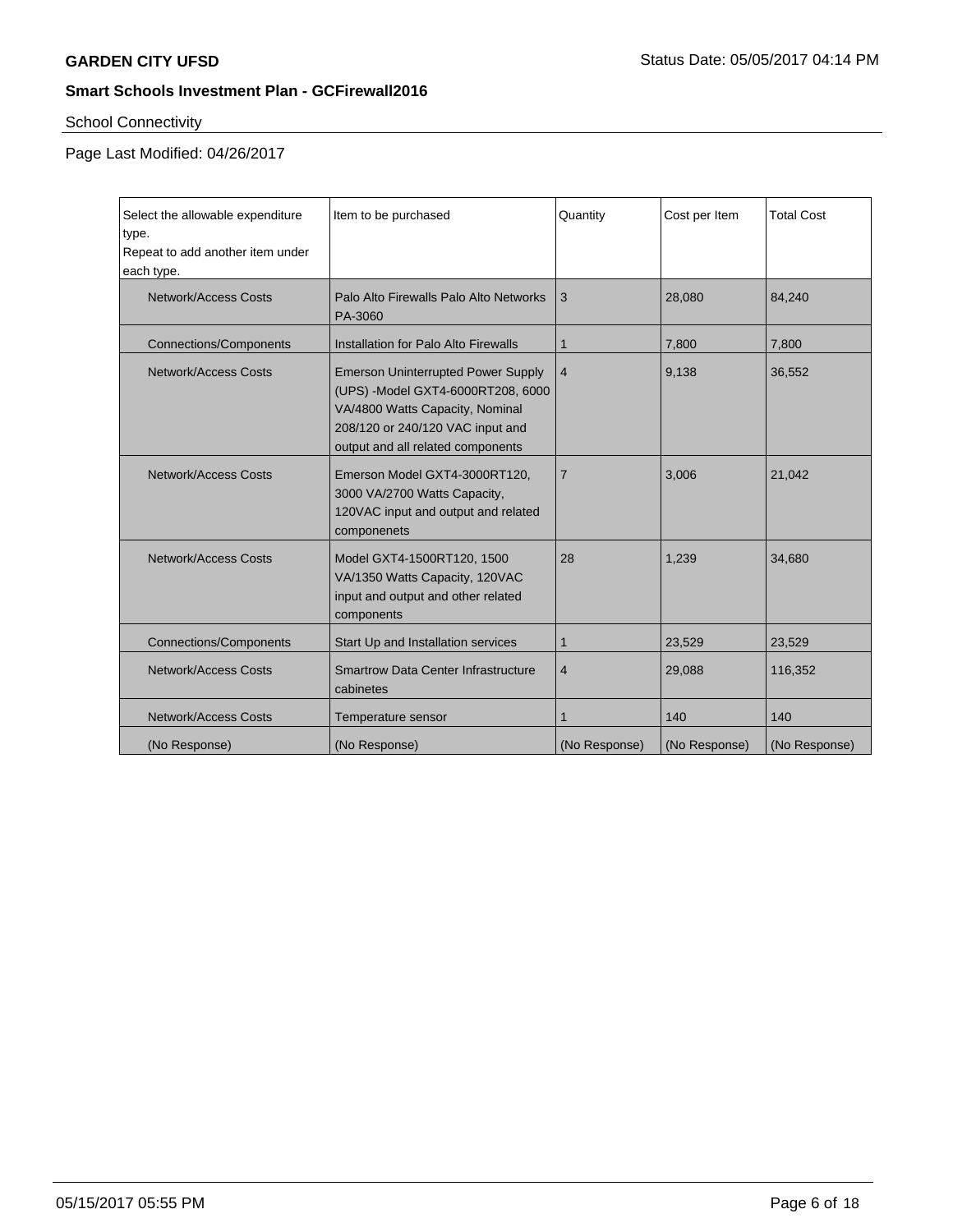Community Connectivity (Broadband and Wireless)

### **Group 1**

**1. Describe how you intend to use Smart Schools Bond Act funds for high-speed broadband and/or wireless connectivity projects in the community.**

(No Response)

**2. Please describe how the proposed project(s) will promote student achievement and increase student and/or staff access to the Internet in a manner that enhances student learning and/or instruction outside of the school day and/or school building.**

(No Response)

**3. Community connectivity projects must comply with all the necessary local building codes and regulations (building and related permits are not required prior to plan submission).**

 $\Box$  I certify that we will comply with all the necessary local building codes and regulations.

**4. Please describe the physical location of the proposed investment.**

(No Response)

**5. Please provide the initial list of partners participating in the Community Connectivity Broadband Project, along with their Federal Tax Identification (Employer Identification) number.**

| <b>Project Partners</b> | Federal ID#   |
|-------------------------|---------------|
| (No Response)           | (No Response) |

**6. If you are submitting an allocation for Community Connectivity, complete this table. Note that the calculated Total at the bottom of the table must equal the Total allocation for this category that you entered in the SSIP Overview overall budget.**

|                                    | Sub-Allocation |
|------------------------------------|----------------|
| Network/Access Costs               | (No Response)  |
| Outside Plant Costs                | (No Response)  |
| <b>Tower Costs</b>                 | (No Response)  |
| <b>Customer Premises Equipment</b> | (No Response)  |
| Professional Services              | (No Response)  |
| Testing                            | (No Response)  |
| <b>Other Upfront Costs</b>         | (No Response)  |
| <b>Other Costs</b>                 | (No Response)  |
| Totals:                            | 0              |

**7. Please detail the type, quantity, per unit cost and total cost of the eligible items under each sub-category. This is especially important for any expenditures listed under the "Other" category. All expenditures must be capital-bond eligible to be reimbursed through the SSBA. If you have any questions, please contact us directly through smartschools@nysed.gov.**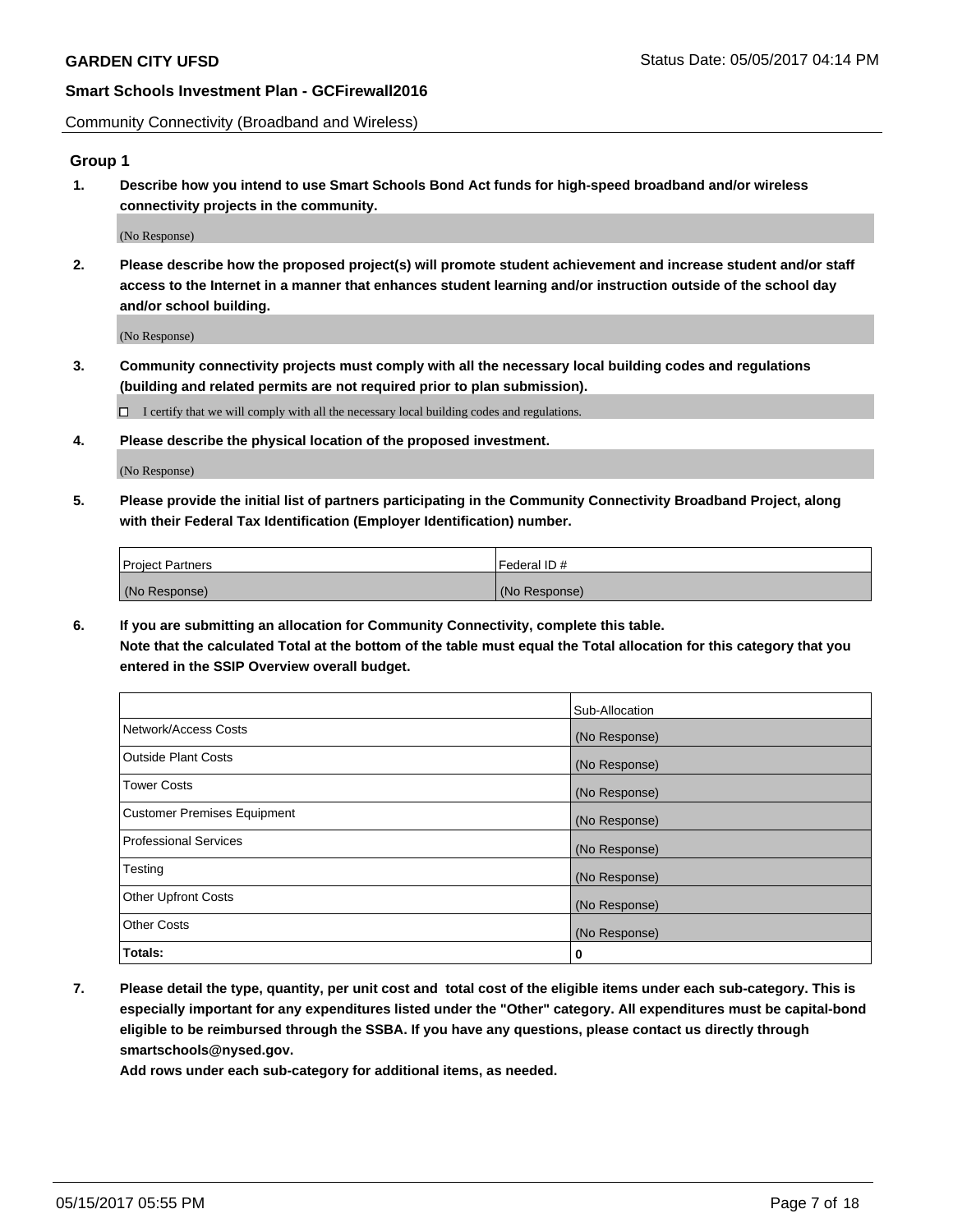Community Connectivity (Broadband and Wireless)

| Select the allowable expenditure<br>type. | Item to be purchased | Quantity      | Cost per Item | <b>Total Cost</b> |
|-------------------------------------------|----------------------|---------------|---------------|-------------------|
| Repeat to add another item under          |                      |               |               |                   |
| each type.                                |                      |               |               |                   |
| (No Response)                             | (No Response)        | (No Response) | (No Response) | (No Response)     |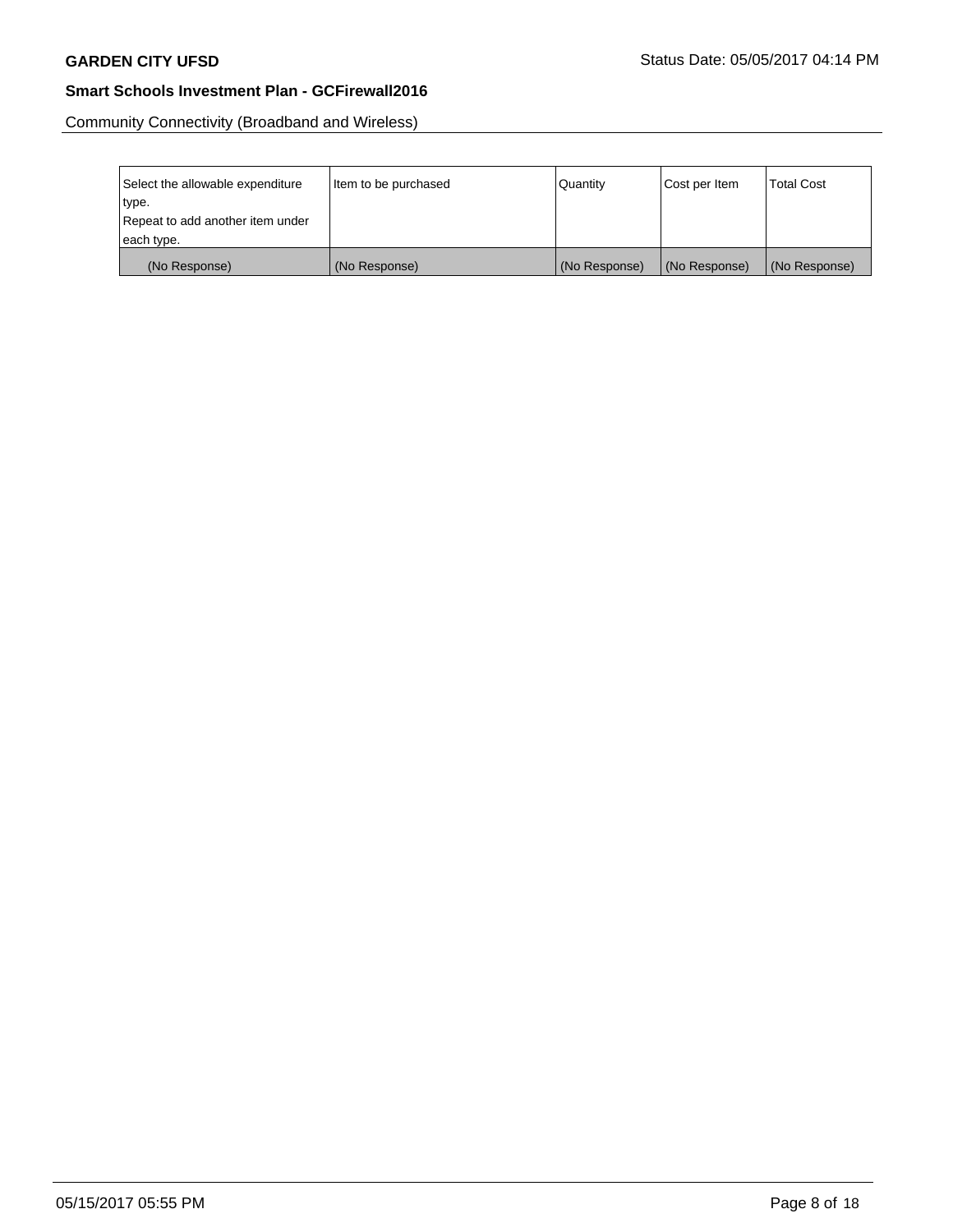#### Classroom Learning Technology

#### **Questions**

**1. In order for students and faculty to receive the maximum benefit from the technology made available under the Smart Schools Bond Act, their school buildings must possess sufficient connectivity infrastructure to ensure that devices can be used during the school day. Smart Schools Investment Plans must demonstrate that sufficient infrastructure that meets the Federal Communications Commission's 100 Mbps per 1,000 students standard currently exists in the buildings where new devices will be deployed, or is a planned use of a portion of Smart Schools Bond Act funds, or is under development through another funding source.**

**Smart Schools Bond Act funds used for technology infrastructure or classroom technology investments must increase the number of school buildings that meet or exceed the minimum speed standard of 100 Mbps per 1,000 students and staff within 12 months. This standard may be met on either a contracted 24/7 firm service or a "burstable" capability. If the standard is met under the burstable criteria, it must be:**

**1. Specifically codified in a service contract with a provider, and**

**2. Guaranteed to be available to all students and devices as needed, particularly during periods of high demand, such as computer-based testing (CBT) periods.**

**Please describe how your district already meets or is planning to meet this standard within 12 months of plan submission.**

(No Response)

- **1a. If a district believes that it will be impossible to meet this standard within 12 months, it may apply for a waiver of this requirement, as described on the Smart Schools website. The waiver must be filed and approved by SED prior to submitting this survey.**
	- $\Box$  By checking this box, you are certifying that the school district has an approved waiver of this requirement on file with the New York State Education Department.

#### **2. Connectivity Speed Calculator (Required)**

|                         | Number of<br><b>Students</b> | Multiply by<br>100 Kbps | Divide by 1000 Current Speed<br>to Convert to<br>Required<br>l Speed in Mb | in Mb                        | Expected<br>Speed to be<br>Attained Within   Required<br>12 Months | <b>Expected Date</b><br><b>When</b><br>Speed Will be<br>Met |
|-------------------------|------------------------------|-------------------------|----------------------------------------------------------------------------|------------------------------|--------------------------------------------------------------------|-------------------------------------------------------------|
| <b>Calculated Speed</b> | (No<br>Response)             | (No Response)           | l (No<br>Response)                                                         | KN <sub>O</sub><br>Response) | (No<br>Response)                                                   | (No<br>Response)                                            |

**3. If the district wishes to have students and staff access the Internet from wireless devices within the school building, or in close proximity to it, it must first ensure that it has a robust Wi-Fi network in place that has sufficient bandwidth to meet user demand.**

**Please describe how you have quantified this demand and how you plan to meet this demand.**

(No Response)

**4. All New York State public school districts are required to complete and submit an Instructional Technology Plan survey to the New York State Education Department in compliance with Section 753 of the Education Law and per Part 100.12 of the Commissioner's Regulations.**

**Districts that include educational technology purchases as part of their Smart Schools Investment Plan must have a submitted and approved Instructional Technology Plan survey on file with the New York State Education Department.**

By checking this box, you are certifying that the school district has an approved Instructional Technology Plan survey on file with the New York State Education Department.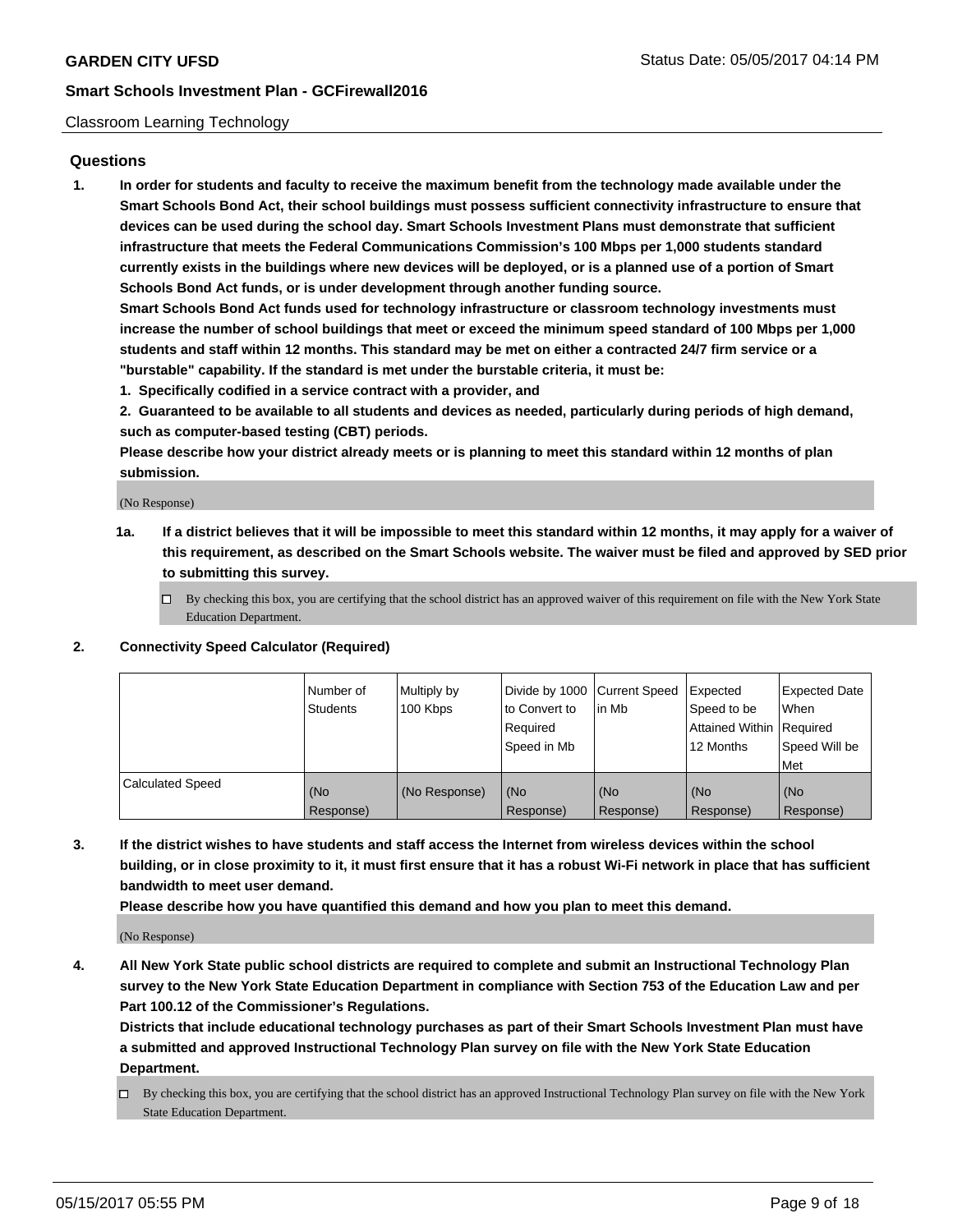#### Classroom Learning Technology

**5. Describe the devices you intend to purchase and their compatibility with existing or planned platforms or systems. Specifically address the adequacy of each facility's electrical, HVAC and other infrastructure necessary to install and support the operation of the planned technology.**

(No Response)

- **6. Describe how the proposed technology purchases will:**
	- **> enhance differentiated instruction;**
	- **> expand student learning inside and outside the classroom;**
	- **> benefit students with disabilities and English language learners; and**
	- **> contribute to the reduction of other learning gaps that have been identified within the district.**

**The expectation is that districts will place a priority on addressing the needs of students who struggle to succeed in a rigorous curriculum. Responses in this section should specifically address this concern and align with the district's Instructional Technology Plan (in particular Question 2 of E. Curriculum and Instruction: "Does the district's instructional technology plan address the needs of students with disabilities to ensure equitable access to instruction, materials and assessments?" and Question 3 of the same section: "Does the district's instructional technology plan address the provision of assistive technology specifically for students with disabilities to ensure access to and participation in the general curriculum?"**

(No Response)

**7. Where appropriate, describe how the proposed technology purchases will enhance ongoing communication with parents and other stakeholders and help the district facilitate technology-based regional partnerships, including distance learning and other efforts.**

(No Response)

**8. Describe the district's plan to provide professional development to ensure that administrators, teachers and staff can employ the technology purchased to enhance instruction successfully.**

**Note: This response should be aligned and expanded upon in accordance with your district's response to Question 1 of F. Professional Development of your Instructional Technology Plan: "Please provide a summary of professional development offered to teachers and staff, for the time period covered by this plan, to support technology to enhance teaching and learning. Please include topics, audience and method of delivery within your summary."**

(No Response)

- **9. Districts must contact the SUNY/CUNY teacher preparation program that supplies the largest number of the district's new teachers to request advice on innovative uses and best practices at the intersection of pedagogy and educational technology.**
	- By checking this box, you certify that you have contacted the SUNY/CUNY teacher preparation program that supplies the largest number of your new teachers to request advice on these issues.
	- **9a. Please enter the name of the SUNY or CUNY Institution that you contacted.**

(No Response)

**9b. Enter the primary Institution phone number.**

(No Response)

**9c. Enter the name of the contact person with whom you consulted and/or will be collaborating with on innovative uses of technology and best practices.**

(No Response)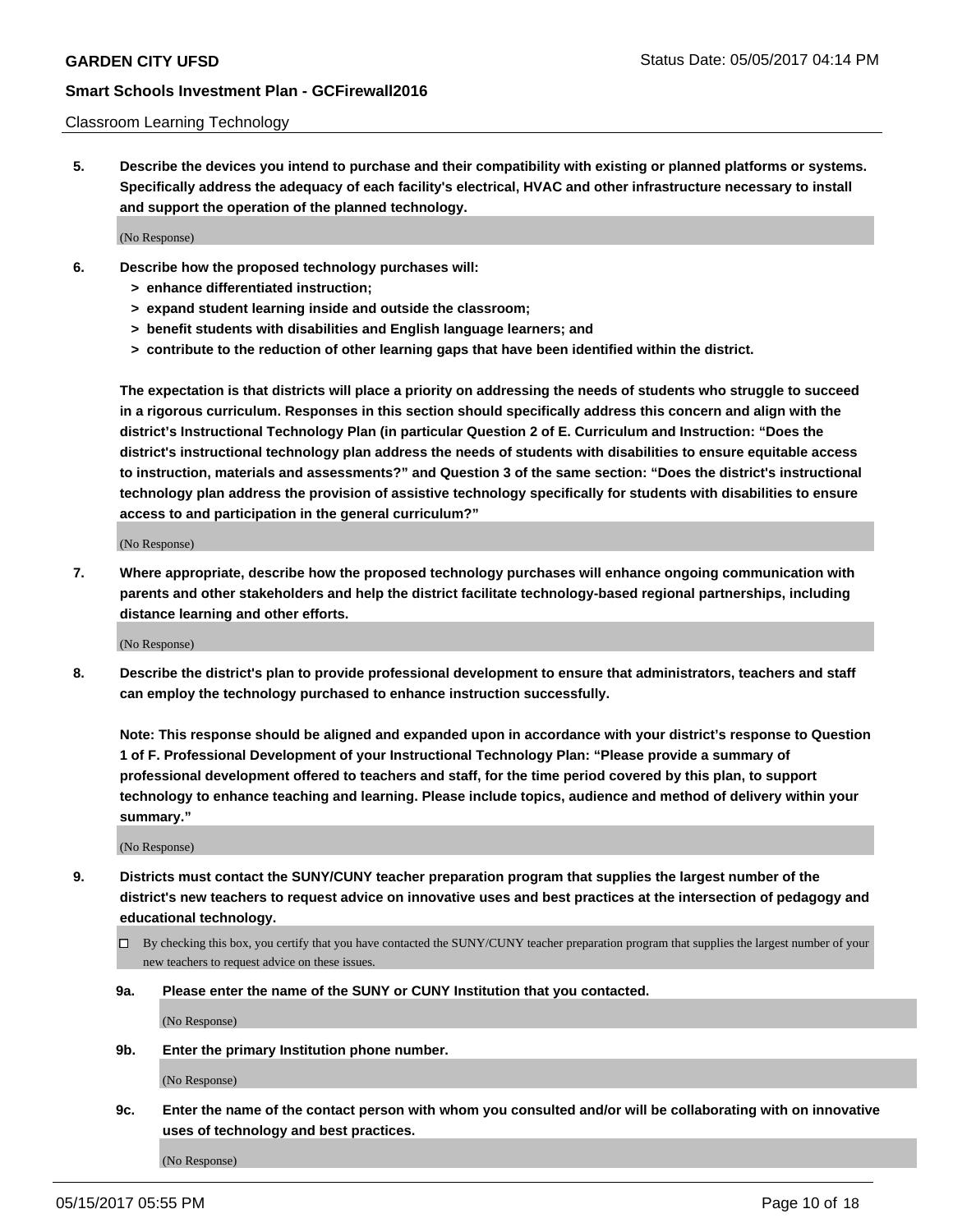Classroom Learning Technology

**10. A district whose Smart Schools Investment Plan proposes the purchase of technology devices and other hardware must account for nonpublic schools in the district.**

**Are there nonpublic schools within your school district?**

- □ Yes
- $\square$  No
- **11. Nonpublic Classroom Technology Loan Calculator**

**The Smart Schools Bond Act provides that any Classroom Learning Technology purchases made using Smart Schools funds shall be lent, upon request, to nonpublic schools in the district. However, no school district shall be required to loan technology in amounts greater than the total obtained and spent on technology pursuant to the Smart Schools Bond Act and the value of such loan may not exceed the total of \$250 multiplied by the nonpublic school enrollment in the base year at the time of enactment.**

#### **See:**

**http://www.p12.nysed.gov/mgtserv/smart\_schools/docs/Smart\_Schools\_Bond\_Act\_Guidance\_04.27.15\_Final.pdf.**

|                                     | 1. Classroom<br>Technology<br>Sub-allocation | 2. Public<br>Enrollment<br>(2014-15) | 3. Nonpublic<br>Enrollment<br>(2014-15) | l 4. Sum of<br>Public and<br>l Nonpublic<br>Enrollment                                        | 15. Total Per<br>Pupil Sub-<br>l allocation | l 6. Total<br>Nonpublic Loan<br>l Amount |
|-------------------------------------|----------------------------------------------|--------------------------------------|-----------------------------------------|-----------------------------------------------------------------------------------------------|---------------------------------------------|------------------------------------------|
| Calculated Nonpublic Loan<br>Amount |                                              |                                      |                                         | (No Response)   (No Response)   (No Response)   (No Response)   (No Response)   (No Response) |                                             |                                          |

**12. To ensure the sustainability of technology purchases made with Smart Schools funds, districts must demonstrate a long-term plan to maintain and replace technology purchases supported by Smart Schools Bond Act funds. This sustainability plan shall demonstrate a district's capacity to support recurring costs of use that are ineligible for Smart Schools Bond Act funding such as device maintenance, technical support, Internet and wireless fees, maintenance of hotspots, staff professional development, building maintenance and the replacement of incidental items. Further, such a sustainability plan shall include a long-term plan for the replacement of purchased devices and equipment at the end of their useful life with other funding sources.**

 $\Box$  By checking this box, you certify that the district has a sustainability plan as described above.

**13. Districts must ensure that devices purchased with Smart Schools Bond funds will be distributed, prepared for use, maintained and supported appropriately. Districts must maintain detailed device inventories in accordance with generally accepted accounting principles.**

By checking this box, you certify that the district has a distribution and inventory management plan and system in place.

**14. If you are submitting an allocation for Classroom Learning Technology complete this table. Note that the calculated Total at the bottom of the table must equal the Total allocation for this category that you entered in the SSIP Overview overall budget.**

|                          | Sub-Allocation |
|--------------------------|----------------|
| Interactive Whiteboards  | (No Response)  |
| <b>Computer Servers</b>  | (No Response)  |
| <b>Desktop Computers</b> | (No Response)  |
| <b>Laptop Computers</b>  | (No Response)  |
| <b>Tablet Computers</b>  | (No Response)  |
| Other Costs              | (No Response)  |
| Totals:                  | 0              |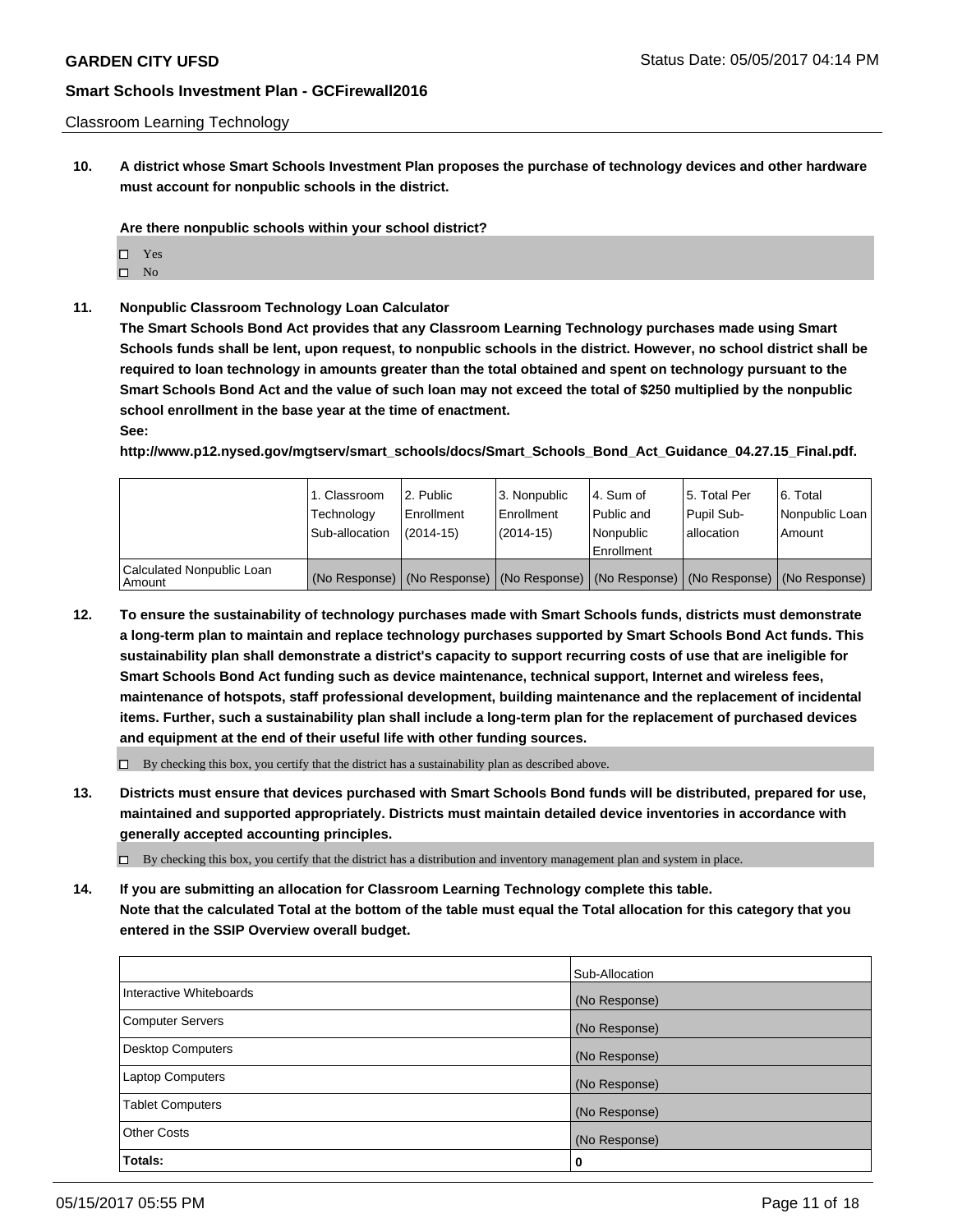#### Classroom Learning Technology

**15. Please detail the type, quantity, per unit cost and total cost of the eligible items under each sub-category. This is especially important for any expenditures listed under the "Other" category. All expenditures must be capital-bond eligible to be reimbursed through the SSBA. If you have any questions, please contact us directly through smartschools@nysed.gov.**

**Please specify in the "Item to be Purchased" field which specific expenditures and items are planned to meet the district's nonpublic loan requirement, if applicable.**

**NOTE: Wireless Access Points that will be loaned/purchased for nonpublic schools should ONLY be included in this category, not under School Connectivity, where public school districts would list them.**

| Select the allowable expenditure | I Item to be Purchased | Quantity      | Cost per Item | <b>Total Cost</b> |
|----------------------------------|------------------------|---------------|---------------|-------------------|
| type.                            |                        |               |               |                   |
| Repeat to add another item under |                        |               |               |                   |
| each type.                       |                        |               |               |                   |
| (No Response)                    | (No Response)          | (No Response) | (No Response) | (No Response)     |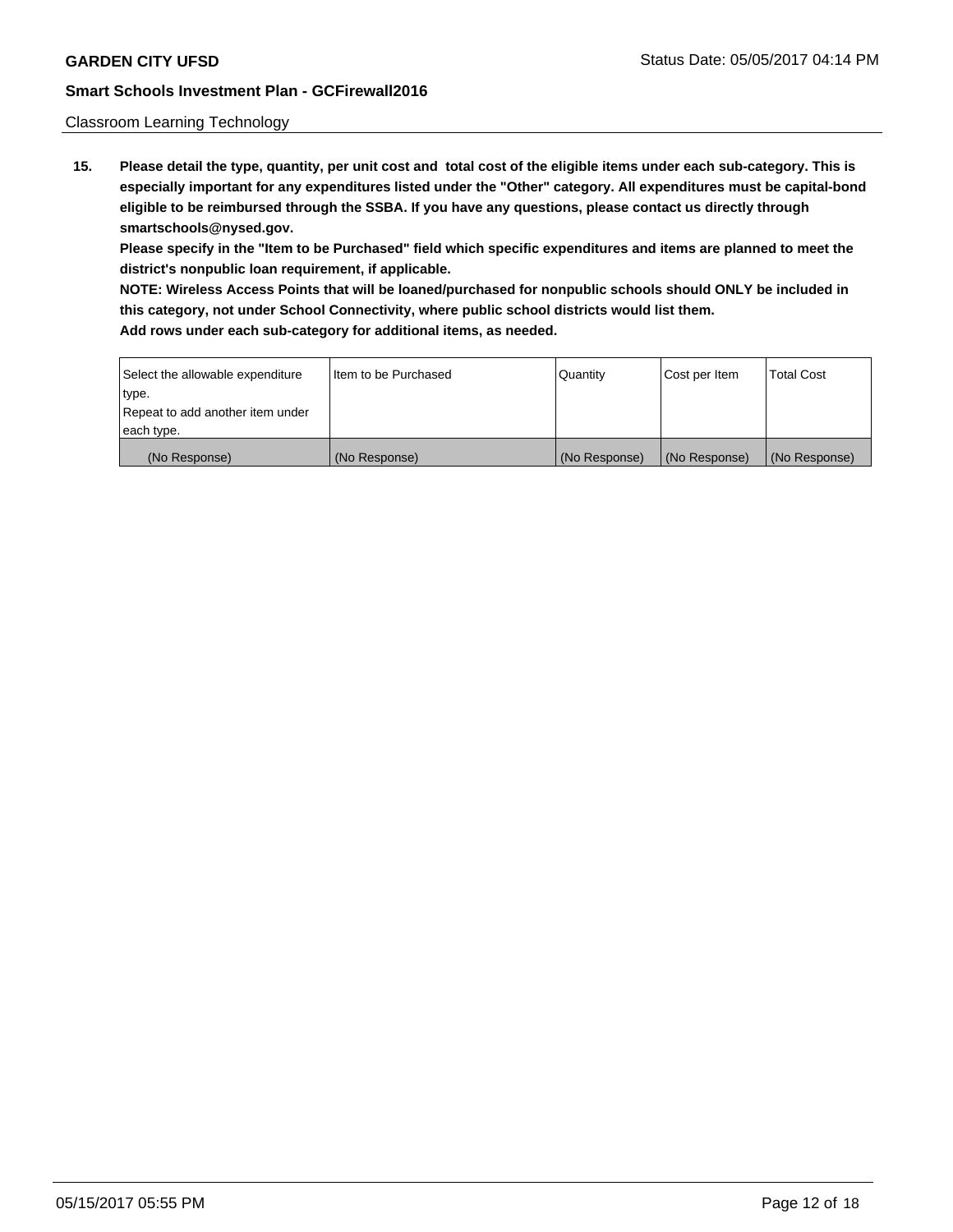#### Pre-Kindergarten Classrooms

## **Group 1**

**1. Provide information regarding how and where the district is currently serving pre-kindergarten students and justify the need for additional space with enrollment projections over 3 years.**

(No Response)

- **2. Describe the district's plan to construct, enhance or modernize education facilities to accommodate prekindergarten programs. Such plans must include:**
	- **Specific descriptions of what the district intends to do to each space;**
	- **An affirmation that pre-kindergarten classrooms will contain a minimum of 900 square feet per classroom;**
	- **The number of classrooms involved;**
	- **The approximate construction costs per classroom; and**

**- Confirmation that the space is district-owned or has a long-term lease that exceeds the probable useful life of the improvements.**

(No Response)

**3. Smart Schools Bond Act funds may only be used for capital construction costs. Describe the type and amount of additional funds that will be required to support ineligible ongoing costs (e.g. instruction, supplies) associated with any additional pre-kindergarten classrooms that the district plans to add.**

(No Response)

**4. All plans and specifications for the erection, repair, enlargement or remodeling of school buildings in any public school district in the State must be reviewed and approved by the Commissioner. Districts that plan capital projects using their Smart Schools Bond Act funds will undergo a Preliminary Review Process by the Office of Facilities Planning.**

**Please indicate on a separate row each project number given to you by the Office of Facilities Planning.**

| Project Number |  |
|----------------|--|
| (No Response)  |  |

**5. If you have made an allocation for Pre-Kindergarten Classrooms, complete this table.**

**Note that the calculated Total at the bottom of the table must equal the Total allocation for this category that you entered in the SSIP Overview overall budget.**

|                                          | Sub-Allocation |
|------------------------------------------|----------------|
| Construct Pre-K Classrooms               | (No Response)  |
| Enhance/Modernize Educational Facilities | (No Response)  |
| Other Costs                              | (No Response)  |
| Totals:                                  | 0              |

**6. Please detail the type, quantity, per unit cost and total cost of the eligible items under each sub-category. This is especially important for any expenditures listed under the "Other" category. All expenditures must be capital-bond eligible to be reimbursed through the SSBA. If you have any questions, please contact us directly through smartschools@nysed.gov.**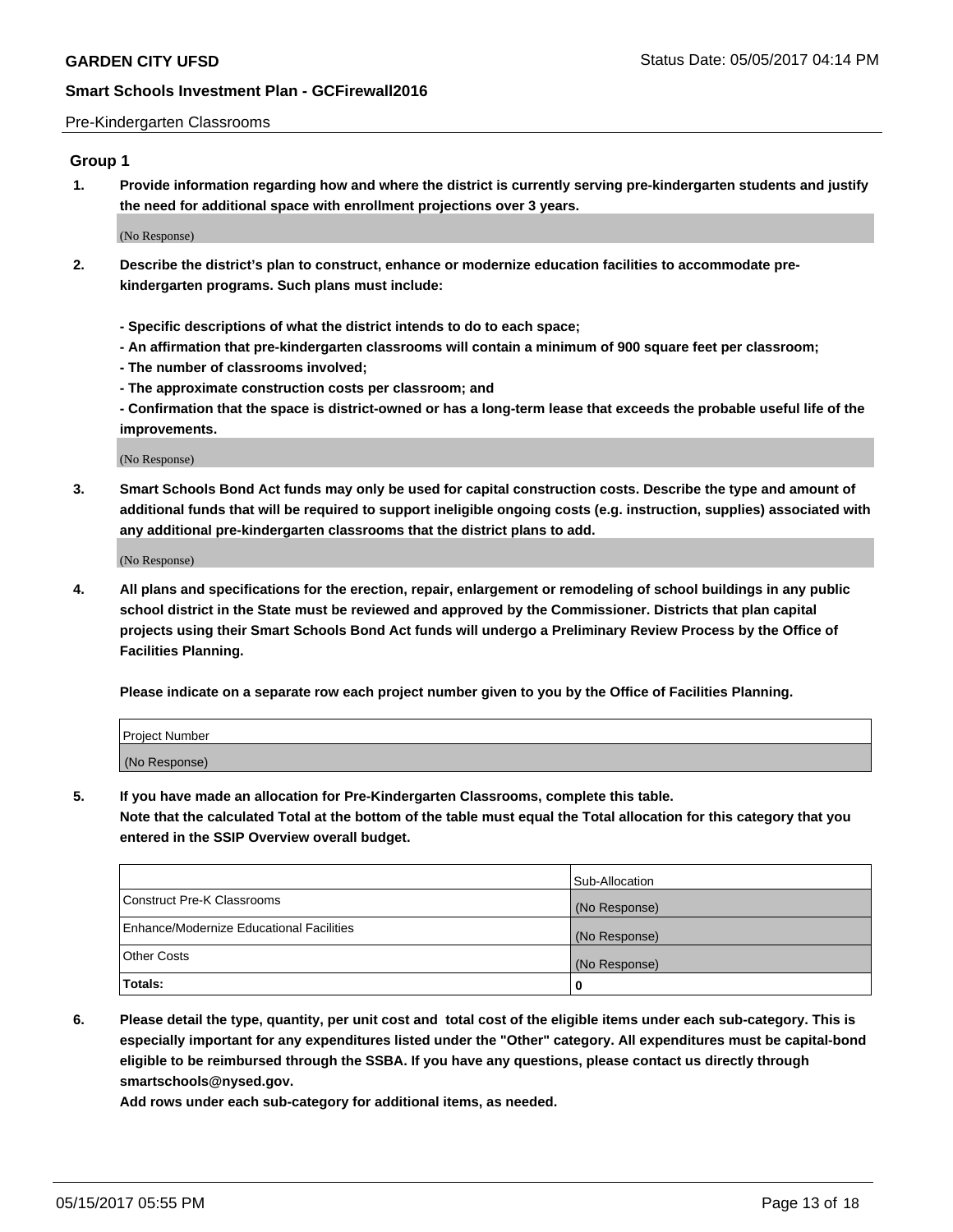Pre-Kindergarten Classrooms

| Select the allowable expenditure<br>type. | Item to be purchased | Quantity      | Cost per Item | Total Cost    |
|-------------------------------------------|----------------------|---------------|---------------|---------------|
| Repeat to add another item under          |                      |               |               |               |
| each type.                                |                      |               |               |               |
| (No Response)                             | (No Response)        | (No Response) | (No Response) | (No Response) |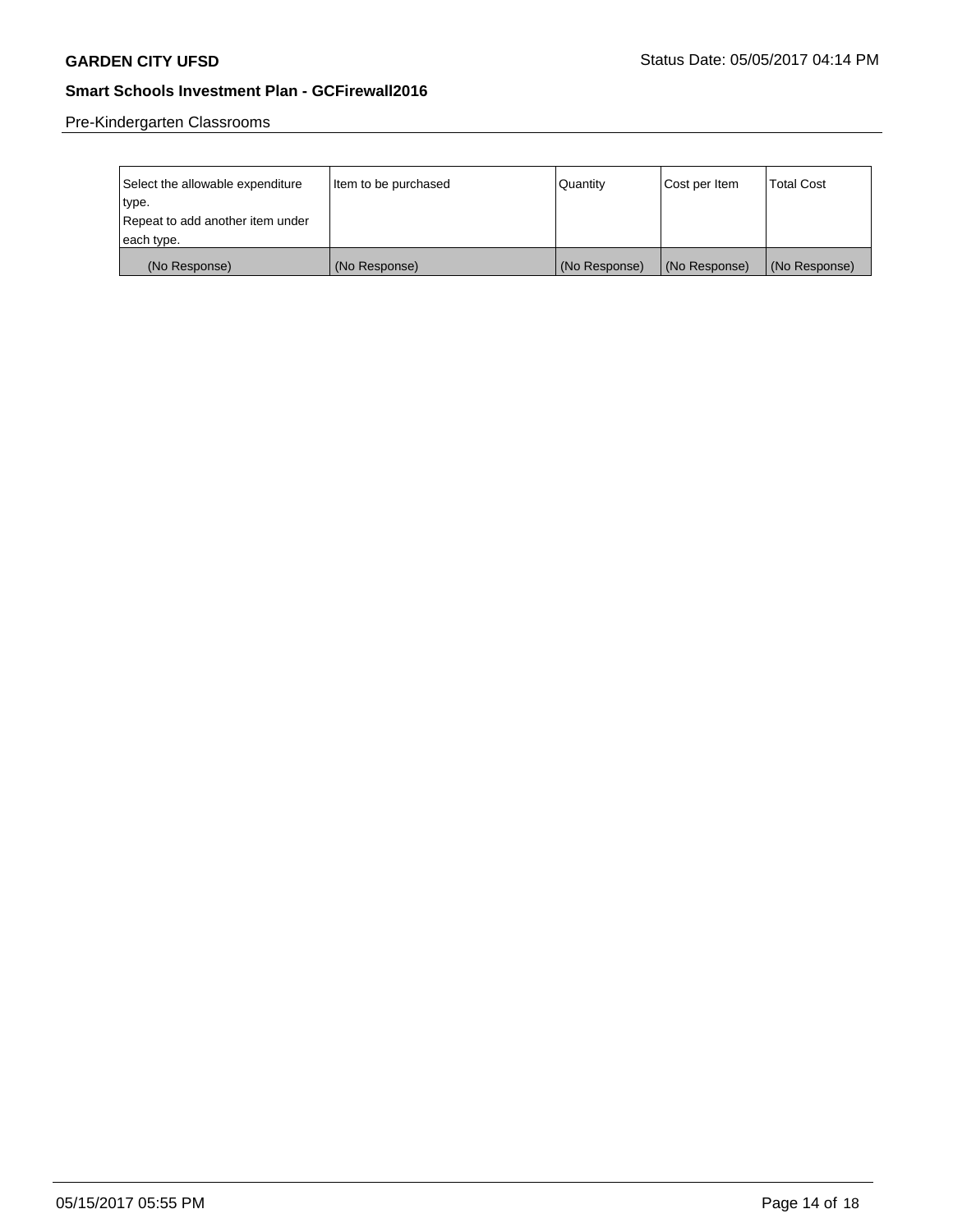Replace Transportable Classrooms

## **Group 1**

**1. Describe the district's plan to construct, enhance or modernize education facilities to provide high-quality instructional space by replacing transportable classrooms.**

(No Response)

**2. All plans and specifications for the erection, repair, enlargement or remodeling of school buildings in any public school district in the State must be reviewed and approved by the Commissioner. Districts that plan capital projects using their Smart Schools Bond Act funds will undergo a Preliminary Review Process by the Office of Facilities Planning.**

**Please indicate on a separate row each project number given to you by the Office of Facilities Planning.**

| Project Number |  |
|----------------|--|
| (No Response)  |  |

**3. For large projects that seek to blend Smart Schools Bond Act dollars with other funds, please note that Smart Schools Bond Act funds can be allocated on a pro rata basis depending on the number of new classrooms built that directly replace transportable classroom units.**

**If a district seeks to blend Smart Schools Bond Act dollars with other funds describe below what other funds are being used and what portion of the money will be Smart Schools Bond Act funds.**

(No Response)

**4. If you have made an allocation for Replace Transportable Classrooms, complete this table. Note that the calculated Total at the bottom of the table must equal the Total allocation for this category that you entered in the SSIP Overview overall budget.**

|                                                | Sub-Allocation |
|------------------------------------------------|----------------|
| Construct New Instructional Space              | (No Response)  |
| Enhance/Modernize Existing Instructional Space | (No Response)  |
| Other Costs                                    | (No Response)  |
| Totals:                                        | 0              |

**5. Please detail the type, quantity, per unit cost and total cost of the eligible items under each sub-category. This is especially important for any expenditures listed under the "Other" category. All expenditures must be capital-bond eligible to be reimbursed through the SSBA. If you have any questions, please contact us directly through smartschools@nysed.gov.**

| Select the allowable expenditure | Item to be purchased | Quantity      | Cost per Item | <b>Total Cost</b> |
|----------------------------------|----------------------|---------------|---------------|-------------------|
| type.                            |                      |               |               |                   |
| Repeat to add another item under |                      |               |               |                   |
| each type.                       |                      |               |               |                   |
| (No Response)                    | (No Response)        | (No Response) | (No Response) | (No Response)     |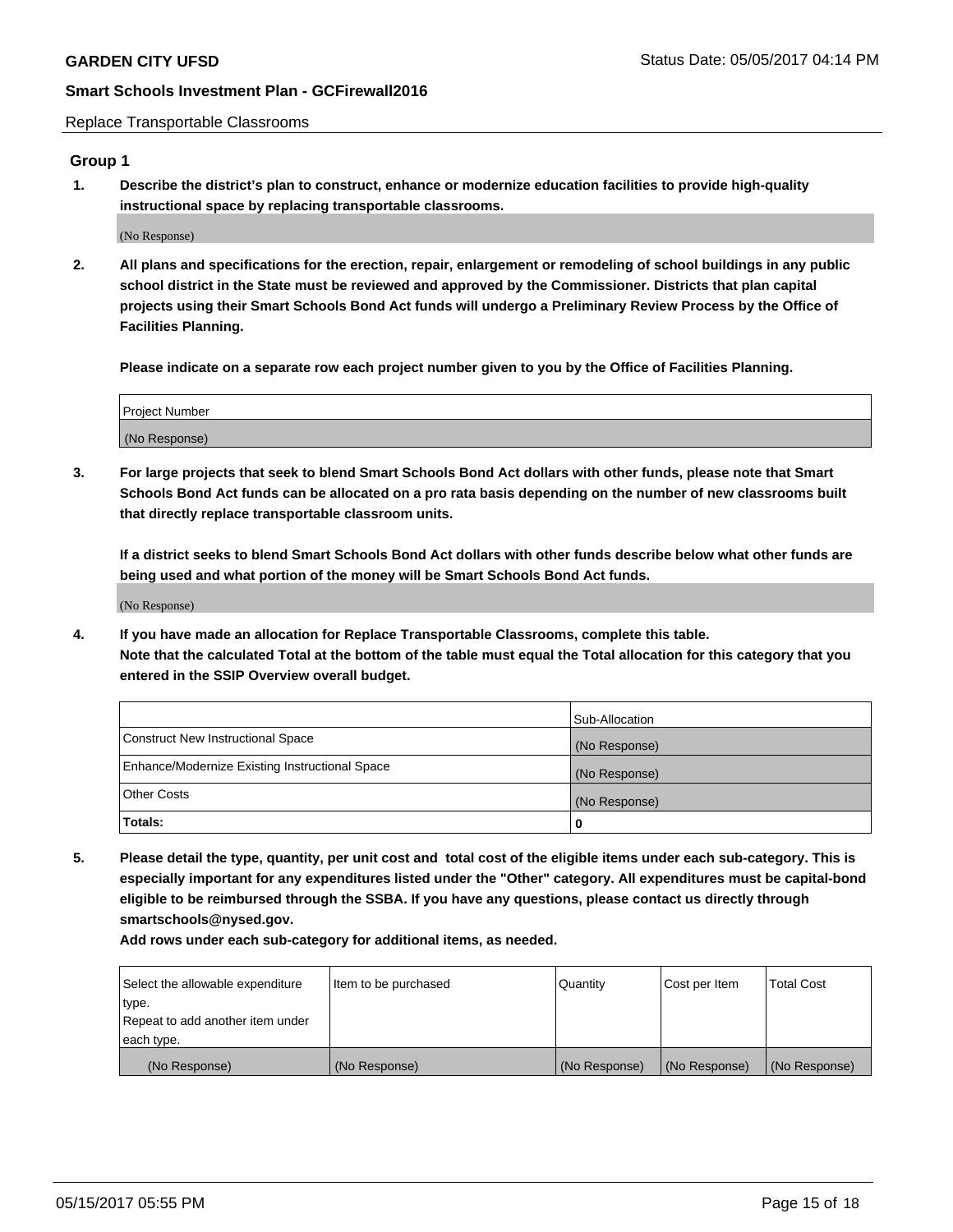#### High-Tech Security Features

## **Group 1**

**1. Describe how you intend to use Smart Schools Bond Act funds to install high-tech security features in school buildings and on school campuses.**

(No Response)

**2. All plans and specifications for the erection, repair, enlargement or remodeling of school buildings in any public school district in the State must be reviewed and approved by the Commissioner. Districts that plan capital projects using their Smart Schools Bond Act funds will undergo a Preliminary Review Process by the Office of Facilities Planning.** 

**Please indicate on a separate row each project number given to you by the Office of Facilities Planning.**

| <b>Project Number</b> |  |
|-----------------------|--|
| (No Response)         |  |

- **3. Was your project deemed eligible for streamlined Review?**
	- Yes  $\square$  No
- **4. Include the name and license number of the architect or engineer of record.**

| <b>Name</b>   | License Number |
|---------------|----------------|
| (No Response) | (No Response)  |

**5. If you have made an allocation for High-Tech Security Features, complete this table. Note that the calculated Total at the bottom of the table must equal the Total allocation for this category that you entered in the SSIP Overview overall budget.**

|                                                      | Sub-Allocation |
|------------------------------------------------------|----------------|
| Capital-Intensive Security Project (Standard Review) | (No Response)  |
| <b>Electronic Security System</b>                    | (No Response)  |
| <b>Entry Control System</b>                          | (No Response)  |
| Approved Door Hardening Project                      | (No Response)  |
| <b>Other Costs</b>                                   | (No Response)  |
| Totals:                                              | 0              |

**6. Please detail the type, quantity, per unit cost and total cost of the eligible items under each sub-category. This is especially important for any expenditures listed under the "Other" category. All expenditures must be capital-bond eligible to be reimbursed through the SSBA. If you have any questions, please contact us directly through smartschools@nysed.gov.**

| Select the allowable expenditure | Item to be purchased | Quantity      | Cost per Item | <b>Total Cost</b> |
|----------------------------------|----------------------|---------------|---------------|-------------------|
| type.                            |                      |               |               |                   |
| Repeat to add another item under |                      |               |               |                   |
| each type.                       |                      |               |               |                   |
| (No Response)                    | (No Response)        | (No Response) | (No Response) | (No Response)     |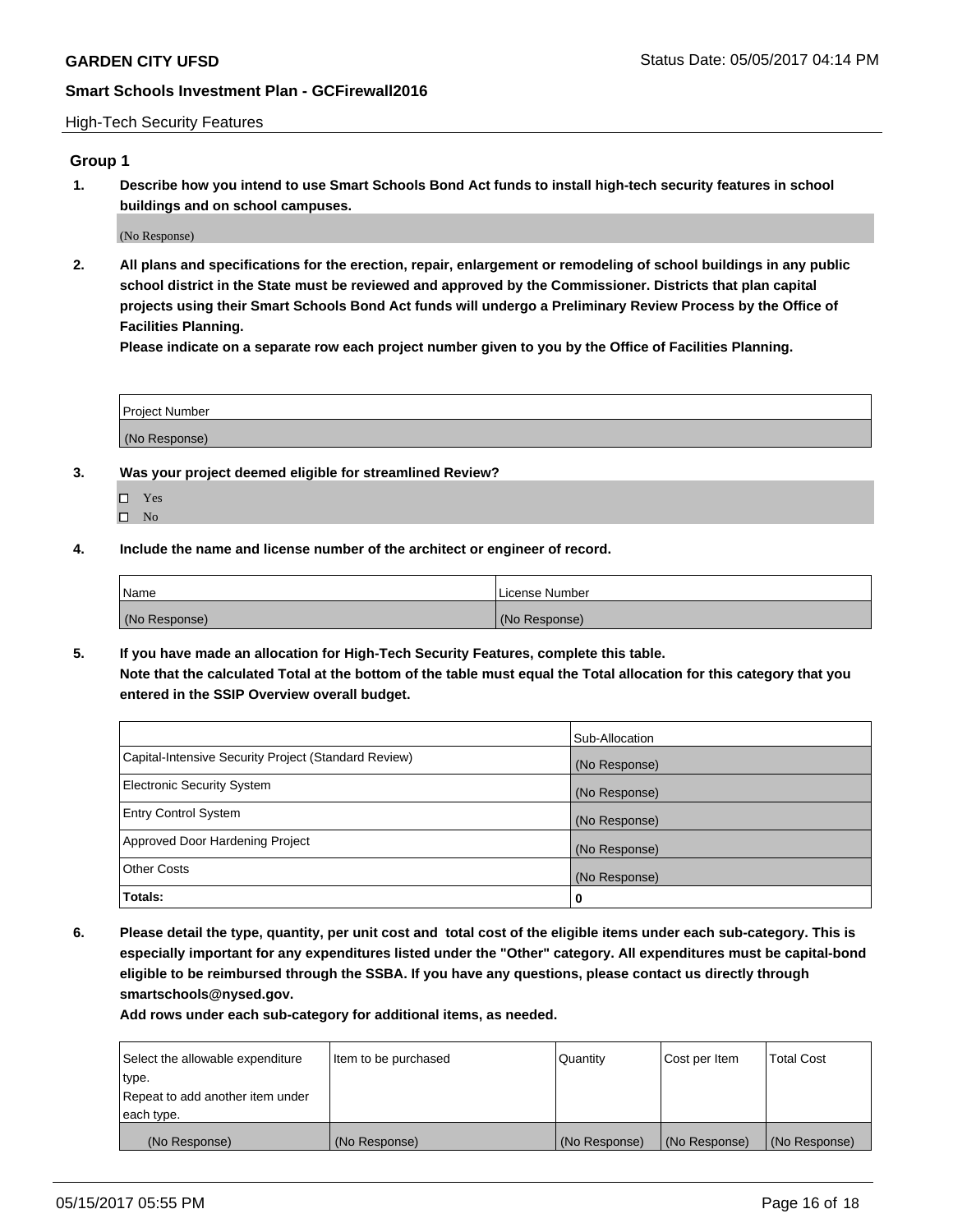Report